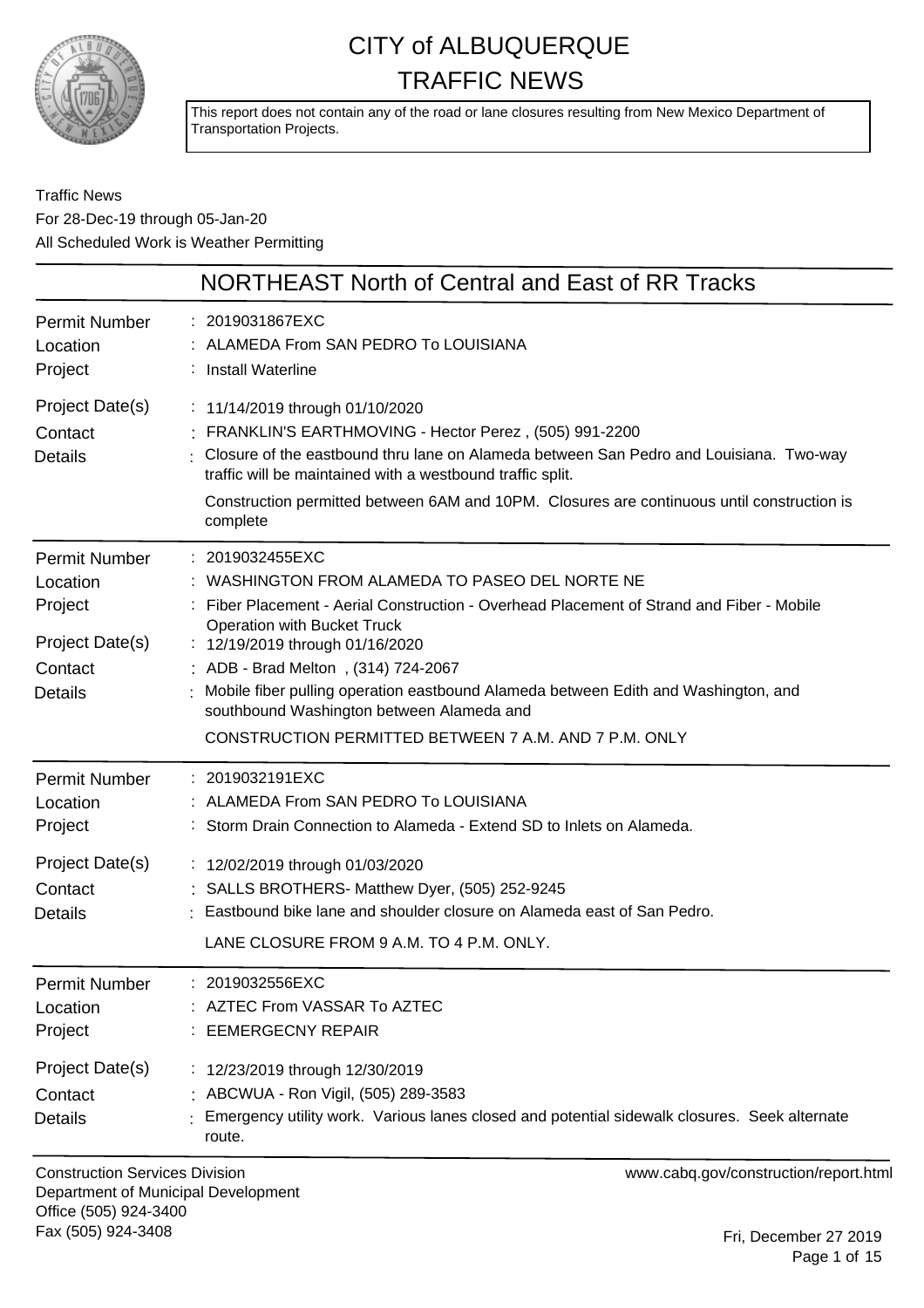

This report does not contain any of the road or lane closures resulting from New Mexico Department of Transportation Projects.

Traffic News For 28-Dec-19 through 05-Jan-20 All Scheduled Work is Weather Permitting

|                                              | NORTHEAST North of Central and East of RR Tracks                                                                                                                                                                                                                                                                |
|----------------------------------------------|-----------------------------------------------------------------------------------------------------------------------------------------------------------------------------------------------------------------------------------------------------------------------------------------------------------------|
| <b>Permit Number</b>                         | : 2019032399EXC                                                                                                                                                                                                                                                                                                 |
| Location                                     | : CARLISLE From MONTGOMERY To CARLISLE                                                                                                                                                                                                                                                                          |
| Project                                      | : Large Diameter Water Valve Installation.                                                                                                                                                                                                                                                                      |
| Project Date(s)<br>Contact<br><b>Details</b> | : 12/16/2019 through 02/01/2020<br>: RMCI INC- Tristan Botcher, (505) 379-8347<br>Southbound lane closure on Carlisle north of Carlisle. Southbound traffic will be maintained in<br>the center lane.<br>Construction permitted between 6AM and 10PM. Closures are continuous until construction is<br>complete |
| <b>Permit Number</b>                         | : 2019032485EXC                                                                                                                                                                                                                                                                                                 |
| Location                                     | : 2509 COMANCHE NE                                                                                                                                                                                                                                                                                              |
| Project                                      | : Bore New Fiber to Address                                                                                                                                                                                                                                                                                     |
| Project Date(s)<br>Contact<br><b>Details</b> | : 12/30/2019 through 01/08/2020<br>: KELLY CABLE - James Richardson, (505) 280-4383<br>: Westbound right lane, bike lane and sidewalk closure on Comanche west of Vassar.<br>LANE CLOSURE FROM 9 A.M. TO 4 P.M. ONLY.                                                                                           |
| <b>Permit Number</b>                         | : 2019032341EXC                                                                                                                                                                                                                                                                                                 |
| Location                                     | 3820 COMMONS AVE NE                                                                                                                                                                                                                                                                                             |
| Project                                      | : BORE NEW FIBER TO ADDRESS                                                                                                                                                                                                                                                                                     |
| Project Date(s)<br>Contact<br><b>Details</b> | : 12/16/2019 through 12/31/2019<br>: KELLY CABLE - James Richardson, (505) 280-4383<br>: Eastbound parking lane and sidewalk closure on Commons west of Office.<br>LANE CLOSURE FROM 9 A.M. TO 4 P.M. ONLY.                                                                                                     |
| Permit Number                                | : 2019027609EXC                                                                                                                                                                                                                                                                                                 |
| Location                                     | : 6301 EAGLE ROCK AVE NE                                                                                                                                                                                                                                                                                        |
| Project                                      | : Road Closure to Direct Incoming and Outbound Traffic - 1 YEAR PERMIT.                                                                                                                                                                                                                                         |
| Project Date(s)                              | : 04/09/2019 through 04/09/2020                                                                                                                                                                                                                                                                                 |
| Contact                                      | : COA - Joaquin Rimbert - SOLID WASTE, (505) 261-3347                                                                                                                                                                                                                                                           |
| Details                                      | Total closure on Eagle Rock Ave. at Eagle Rock Convenience Center east of San Pedro.                                                                                                                                                                                                                            |

Construction Services Division Department of Municipal Development Office (505) 924-3400 Fax (505) 924-3408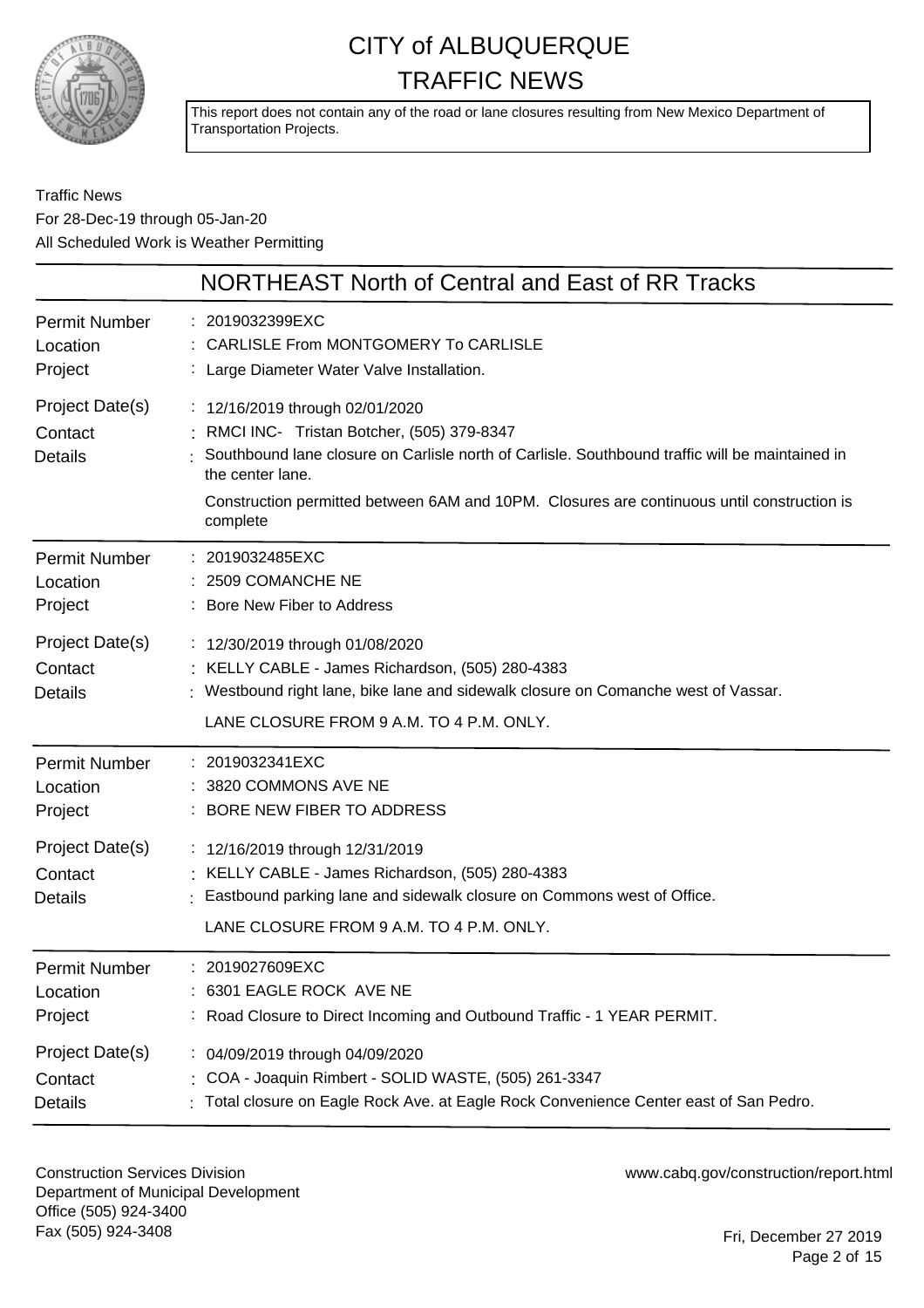

This report does not contain any of the road or lane closures resulting from New Mexico Department of Transportation Projects.

Traffic News For 28-Dec-19 through 05-Jan-20 All Scheduled Work is Weather Permitting

|                                              | NORTHEAST North of Central and East of RR Tracks                                                                                                                                                                                                                                                                                                                                                                                                                            |
|----------------------------------------------|-----------------------------------------------------------------------------------------------------------------------------------------------------------------------------------------------------------------------------------------------------------------------------------------------------------------------------------------------------------------------------------------------------------------------------------------------------------------------------|
| <b>Permit Number</b><br>Location<br>Project  | : 2019032488EXC<br>EUBANK and INDIAN SCHOOL NE<br>: Pot hole water line.                                                                                                                                                                                                                                                                                                                                                                                                    |
| Project Date(s)<br>Contact<br><b>Details</b> | : 01/02/2020 through 01/03/2020<br>: COBB FENDLEY- Freddie Jaramillo, (505) 918-8100<br>Southbound right lane closure on Eubank between Indian School and McKnight. Traffic will be<br>maintained in the center and left lane.<br>LANE CLOSURE FROM 9 A.M. TO 4 P.M. ONLY.                                                                                                                                                                                                  |
| <b>Permit Number</b><br>Location<br>Project  | : 2019032422EXC<br>: GIRARD From LOMAS TO INDIAN SCHOOL<br>: Directional Bore and Place Conduit                                                                                                                                                                                                                                                                                                                                                                             |
| Project Date(s)<br>Contact<br><b>Details</b> | : 12/16/2019 through 01/03/2020<br>DEL RIO CONSTRUCTION - Craig Wilkinson, (505) 350-1464<br>Phase 1: Northbound right lane and sidewalk closure on Girard between Lomas and Indian<br>School. Traffic will be maintained in the left lane.<br>Closure work zone length will not exceed 1600' increment.<br>Phase 2: Lane closure on Indian School and Girard intersection using Truck Mounted Arrow<br>Board mobile operation.<br>LANE CLOSURE FROM 9 A.M. TO 4 P.M. ONLY. |
| <b>Permit Number</b><br>Location<br>Project  | : 2019032567EXC<br>125 JEFFERSON ST NE<br><b>EMERGENCY SERVICE LEAK</b>                                                                                                                                                                                                                                                                                                                                                                                                     |
| Project Date(s)<br>Contact<br><b>Details</b> | : 12/26/2019 through 01/03/2020<br>: ABCWUA - Jerry Sanchez, (505) 289-3585<br>Emergency utility work. Various lanes closed and potential sidewalk closures. Seek alternate<br>route.                                                                                                                                                                                                                                                                                       |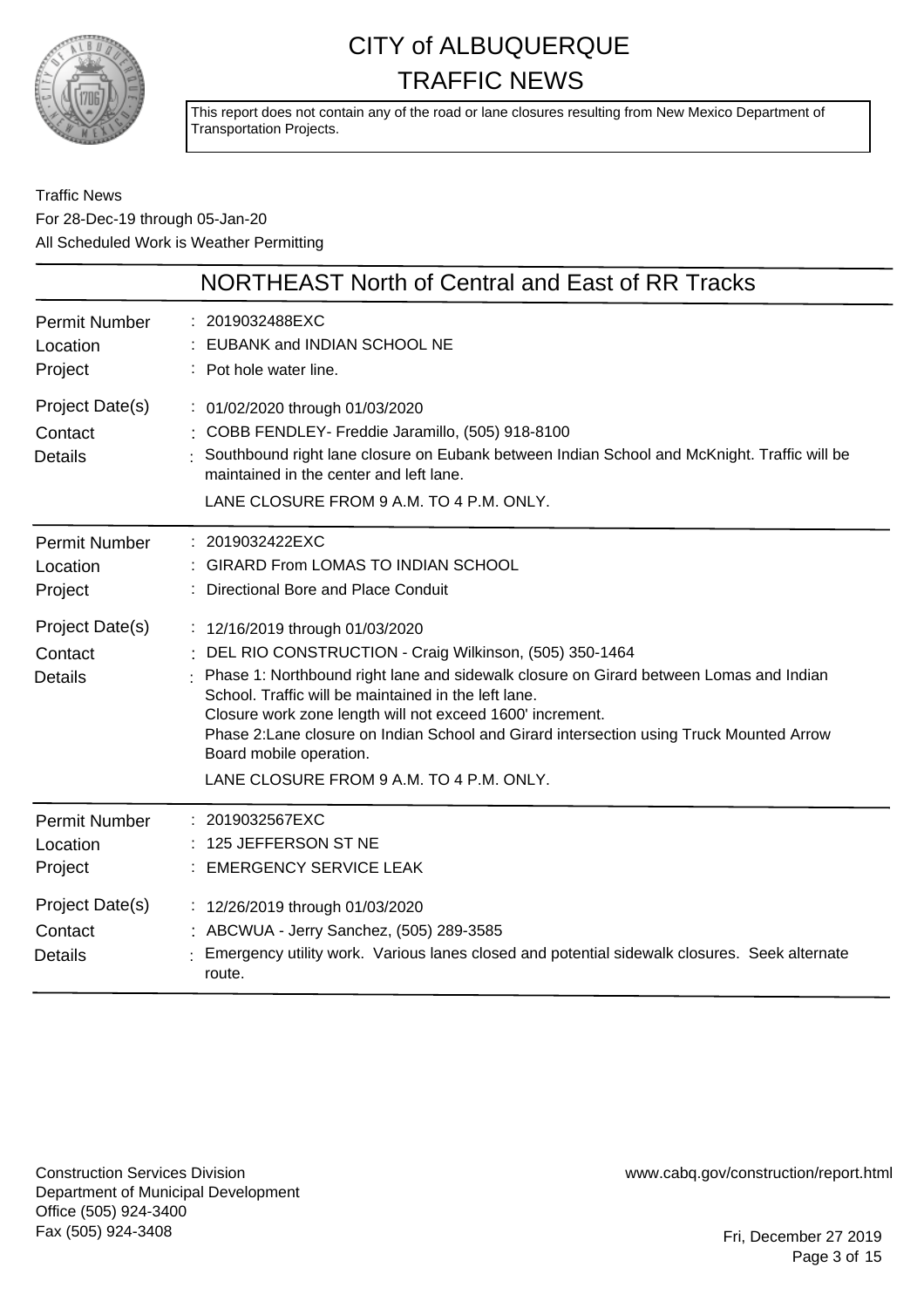

This report does not contain any of the road or lane closures resulting from New Mexico Department of Transportation Projects.

Traffic News For 28-Dec-19 through 05-Jan-20 All Scheduled Work is Weather Permitting

|                                  | <b>NORTHEAST North of Central and East of RR Tracks</b>                                                                                                                                                                                                                                         |
|----------------------------------|-------------------------------------------------------------------------------------------------------------------------------------------------------------------------------------------------------------------------------------------------------------------------------------------------|
| <b>Permit Number</b><br>Location | : 2019032100EXC<br>MONTGOMERY To JUAN TABO                                                                                                                                                                                                                                                      |
| Project                          | : TCP # 039984 SB Rt Lane Continuous Closure; TCP #040536SB Dbl Rt Lane Closure between<br>hours of 9AM to 3PM to facilitate removal and replacement of Misc. Conc;                                                                                                                             |
| Project Date(s)                  | : 12/02/2019 through 12/31/2019                                                                                                                                                                                                                                                                 |
| Contact<br><b>Details</b>        | : ALBUQUERQUE ASPHALT- Brian W Loughridge, (505) 991-5916<br>Phase 1: 9:00AM-3:00PM - Southbound double right lane and sidewalk closure on Juan Tabo<br>between Lagrima de Oro and Comanche. Single right lane closure to remain in place overnight<br>for open excavation and concrete curing. |
|                                  | Phase 2: Eastbound right lane and sidewalk closure on Montgomery west of Juan Tabo<br>intersection. Traffic will be maintained in the center and left lanes.                                                                                                                                    |
|                                  | Cul-De-Sac closure on Juan Tabo Pl. west of Juan Tabo for equipment storage.                                                                                                                                                                                                                    |
|                                  | Phase 1 9/12-9/15: Westbound right lane and sidewalk closure on Comanche between Madrid<br>and Juan Tabo. Traffic will be maintained in the left lane.<br>Phase 2 12/16-12/22: Westbound right lane and sidewalk closure on Comanche west of Juan<br>Tabo.                                      |
|                                  | This closure is for the construction of ADA Ramp at the Northeast and Southwest intersections<br>of Juan Tabo and Comanche.                                                                                                                                                                     |
| <b>Permit Number</b>             | : 2019032415EXC                                                                                                                                                                                                                                                                                 |
| Location                         | : JUAN TABO and COPPER AVE NE                                                                                                                                                                                                                                                                   |
| Project                          | : EXPOSE GAS MAINS TO CHECK DEPTS FOR PROJECT                                                                                                                                                                                                                                                   |
| Project Date(s)                  | : 12/16/2019 through 01/03/2020                                                                                                                                                                                                                                                                 |
| Contact                          | : NM GAS - Steve Baca, (505) 401-7540                                                                                                                                                                                                                                                           |
| <b>Details</b>                   | Northbound right lane closure on Juan Tabo south of Copper. Traffic will be maintained in the<br>center and left lanes.                                                                                                                                                                         |
|                                  | Eastbound right lane and sidewalk closure on Copper east of Juan Tabo. Traffic will be<br>maintained in the left turn lane on Copper east of Juan Tabo.                                                                                                                                         |
|                                  | LANE CLOSURE FROM 9 A.M. TO 4 P.M. ONLY.                                                                                                                                                                                                                                                        |

Construction Services Division Department of Municipal Development Office (505) 924-3400 Fax (505) 924-3408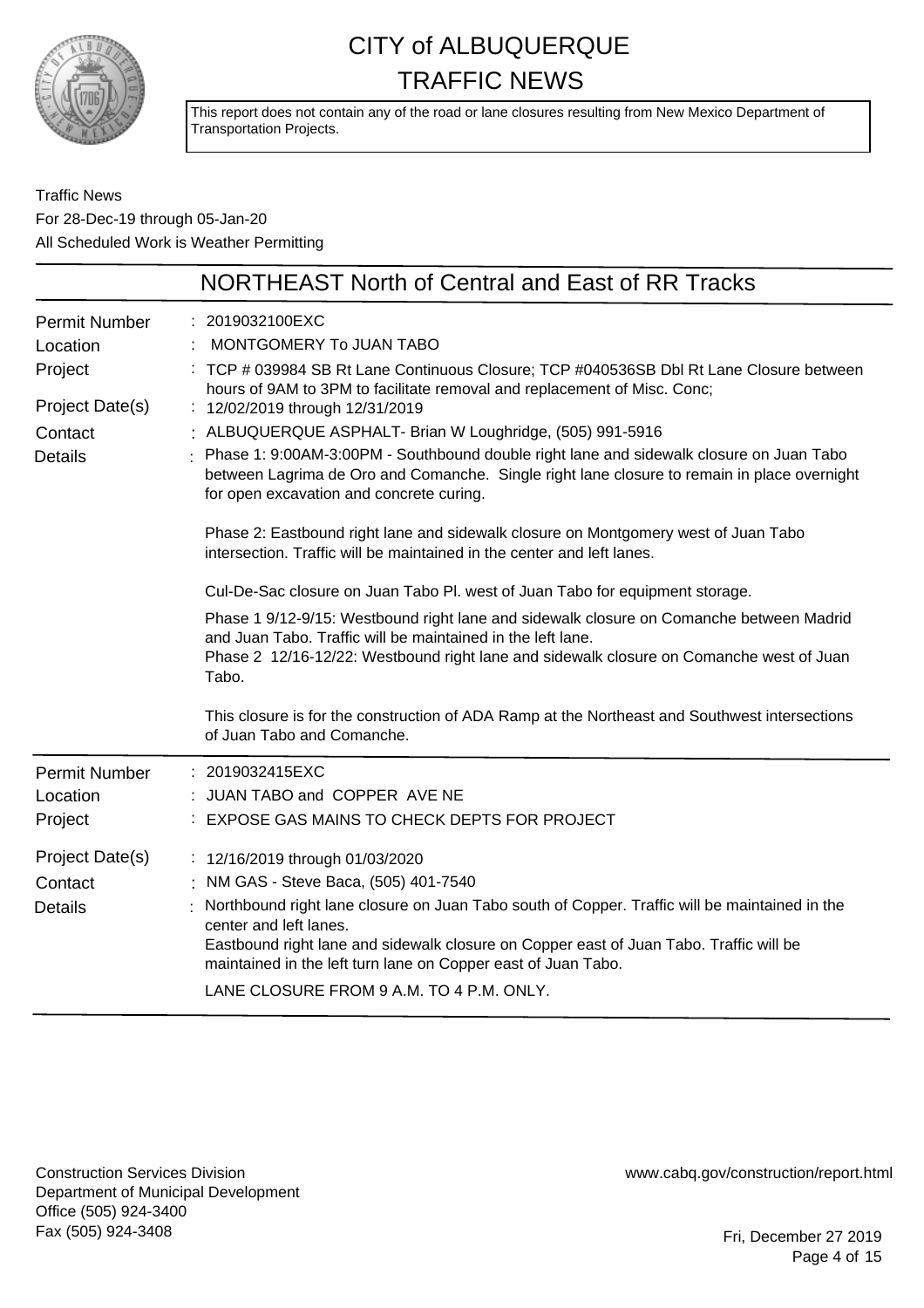

This report does not contain any of the road or lane closures resulting from New Mexico Department of Transportation Projects.

Traffic News For 28-Dec-19 through 05-Jan-20 All Scheduled Work is Weather Permitting

| NORTHEAST North of Central and East of RR Tracks |                                                                                                                                                                                                                                                                                                                                                                                                                                                                                                                       |
|--------------------------------------------------|-----------------------------------------------------------------------------------------------------------------------------------------------------------------------------------------------------------------------------------------------------------------------------------------------------------------------------------------------------------------------------------------------------------------------------------------------------------------------------------------------------------------------|
| <b>Permit Number</b><br>Location<br>Project      | : 2019032477EXC<br><b>LOMAS and TENNESSEE NE</b><br>: Remove & Relocate School Flasher                                                                                                                                                                                                                                                                                                                                                                                                                                |
| Project Date(s)<br>Contact<br><b>Details</b>     | : 12/23/2019 through 01/03/2020<br>: BIXBY ELECTRIC - Bob Norton, (505) 842-5384<br>Phase 1: Eastbound and Westbound left lanes and left turn lane closures on Lomas east and<br>west of Tennessee. Traffic will be maintained in the center and right lanes in both directions.<br>Phase 2: Eastbound and Westbound right lane and sidewalk closures on Lomas east and west<br>of Tennessee. Traffic will be maintained in the center and left lanes in both directions.<br>LANE CLOSURE FROM 9 A.M. TO 4 P.M. ONLY. |
| <b>Permit Number</b><br>Location<br>Project      | : 2019032496EXC<br>: LOMAS and LOUISIANA NE<br>: Pot hole water line.                                                                                                                                                                                                                                                                                                                                                                                                                                                 |
| Project Date(s)<br>Contact<br><b>Details</b>     | : 01/02/2020 through 01/03/2020<br>: COBB FENDLEY- Freddie Jaramillo, (505) 918-8100<br>: Southbound various lane closures on Louisiana south of Lomas.<br>LANE CLOSURE FROM 9 A.M. TO 4 P.M. ONLY.                                                                                                                                                                                                                                                                                                                   |
| <b>Permit Number</b><br>Location<br>Project      | : 2019032549EXC<br><b>PRINCETON From WOODLAND To MENAUL</b><br>REROUTE GAS SERVICE ON CUSTOMERS PROPERTY.                                                                                                                                                                                                                                                                                                                                                                                                             |
| Project Date(s)<br>Contact<br><b>Details</b>     | : 12/30/2019 through 12/31/2019<br>: NM GAS - Steve Baca, (505) 401-7540                                                                                                                                                                                                                                                                                                                                                                                                                                              |
| <b>Permit Number</b><br>Location<br>Project      | : 2019032202EXC<br>SAN ANTONIO From SAN PEDRO To WYOMING<br>Directional bore. Install HDPE conduit.                                                                                                                                                                                                                                                                                                                                                                                                                   |
| Project Date(s)<br>Contact<br><b>Details</b>     | : 12/09/2019 through 12/31/2019<br>ADB - Brad Melton, (314) 724-2067<br>Westbound right lane and sidewalk closure on San Antonio Dr. between Wyoming Blvd and San<br>Pedro in 1000 ft. intervals.<br>CONSTRUCTION PERMITTED BETWEEN 7 A.M. AND 7 P.M. ONLY                                                                                                                                                                                                                                                            |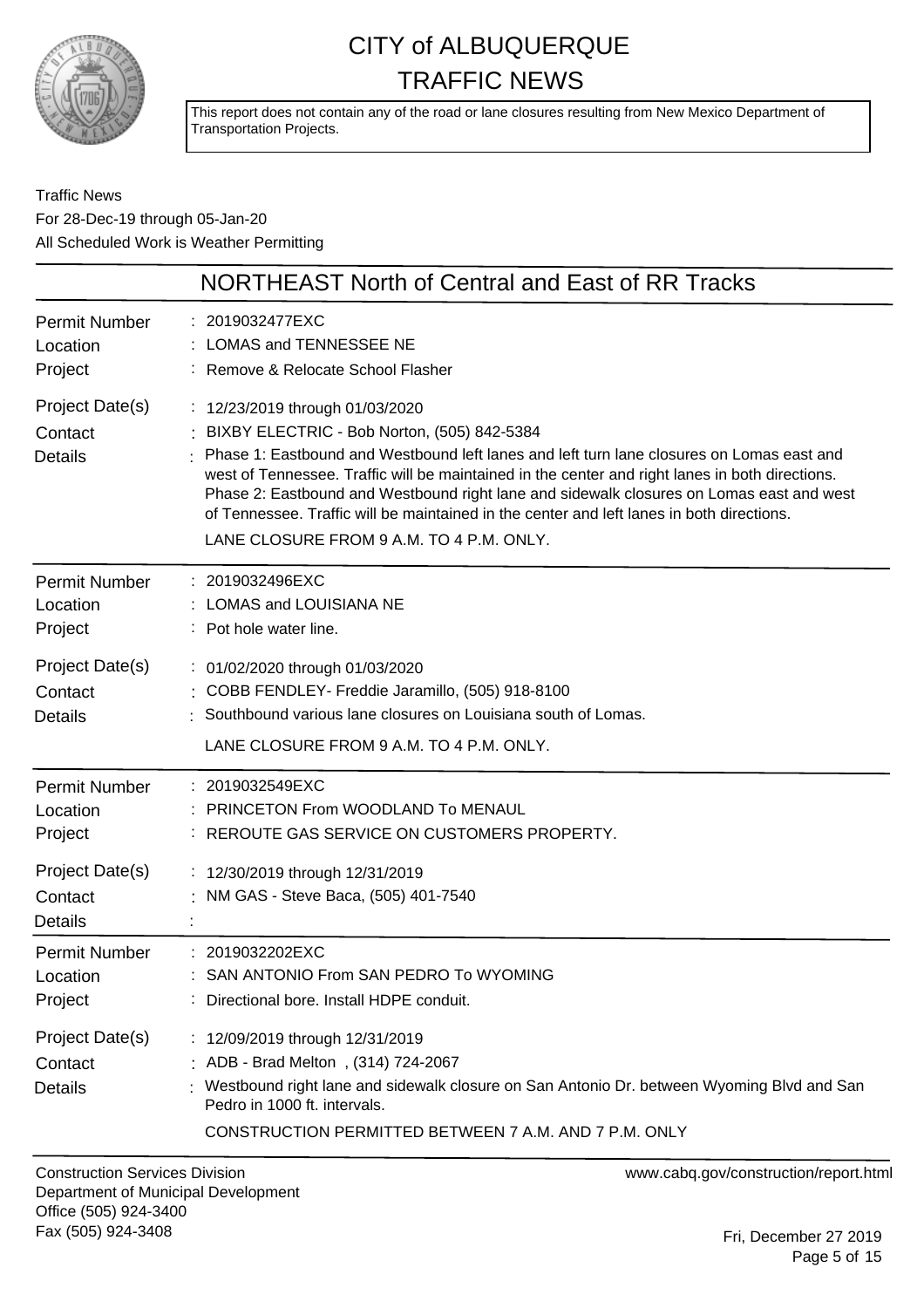

This report does not contain any of the road or lane closures resulting from New Mexico Department of Transportation Projects.

Traffic News For 28-Dec-19 through 05-Jan-20 All Scheduled Work is Weather Permitting

|                                              | NORTHEAST North of Central and East of RR Tracks                                                                                                                                                                                                                                                                                                                                                                                                                       |
|----------------------------------------------|------------------------------------------------------------------------------------------------------------------------------------------------------------------------------------------------------------------------------------------------------------------------------------------------------------------------------------------------------------------------------------------------------------------------------------------------------------------------|
| Permit Number<br>Location<br>Project         | : 2019031758EXC<br>MENAUL AND SNOW HEIGHTS<br>: Tie into existing water and sewer main in menaul blvd and onsite utility work.                                                                                                                                                                                                                                                                                                                                         |
| Project Date(s)<br>Contact<br><b>Details</b> | : 11/08/2019 through 02/10/2020<br>: TOTAL CONTRACTING - Greg Menke, (505) 800-7156<br>Phase 1: Eastbound and Westbound left lane closures on Menaul at its intersection with Snow<br>Heights Cir.<br>Northbound total closure on Snow Heights south of Menaul.<br>Phase 2: Total street closure on Snow Heights south of Menaul.<br>Construction permitted between 6AM and 10PM. Closures are continuous until construction is<br>complete<br>Follow detour           |
|                                              | From 12/9 - 12/13:<br>Total eastbound closure with eastbound traffic being maintained in the westbound left lane on<br>Menaul at its intersection with Snow Heights Cir.<br>12/12: Total eastbound closure on Menaul at its intersection with Snow Heights.<br>Westbound left lane closure on Menaul at its intersection with Snow Heights.<br>Eastbound and Westbound traffic will be maintained in the westbound left lane and westbound<br>right lane respectively. |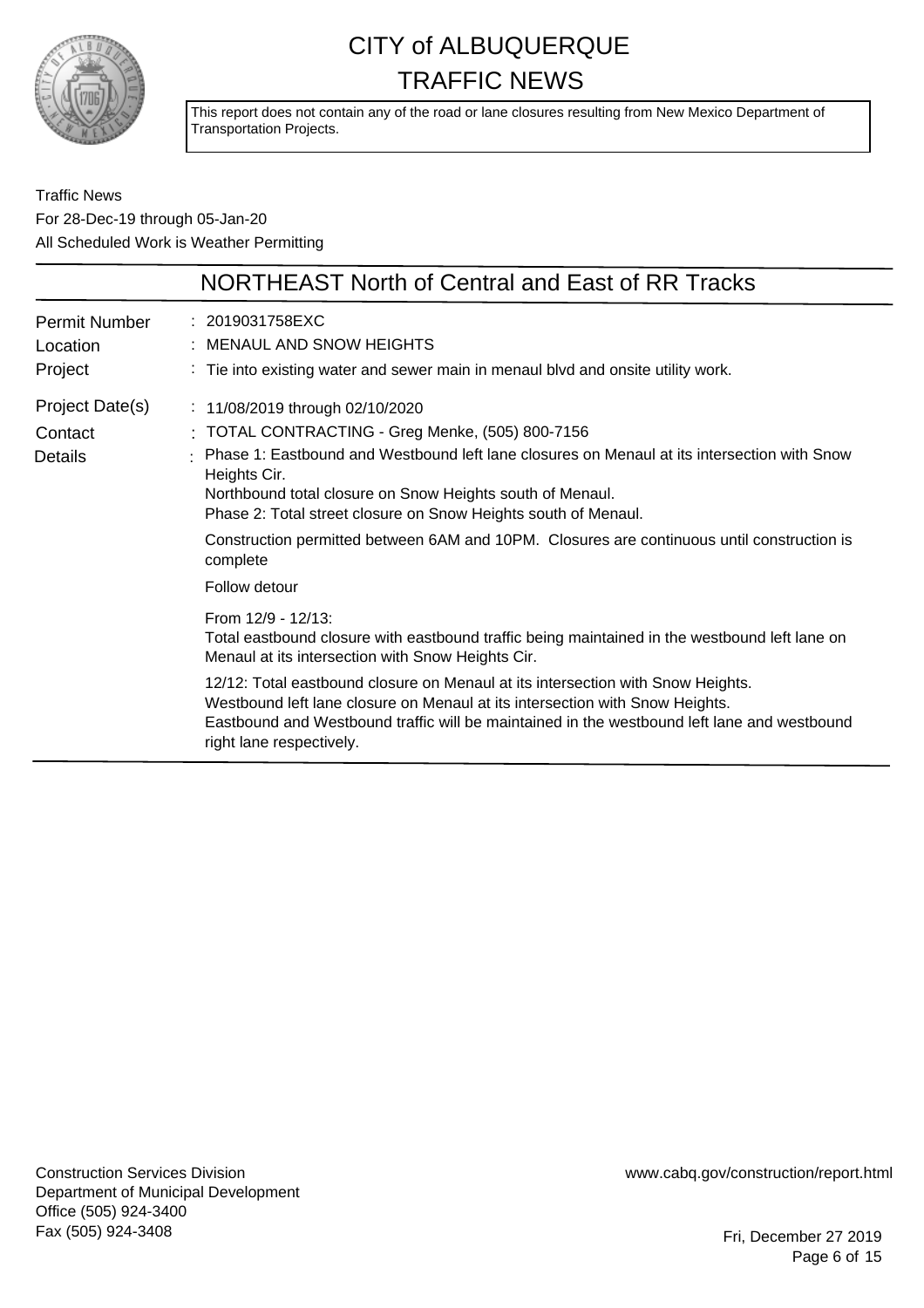

This report does not contain any of the road or lane closures resulting from New Mexico Department of Transportation Projects.

Traffic News For 28-Dec-19 through 05-Jan-20 All Scheduled Work is Weather Permitting

|                                                                                             | NORTHWEST North of Central and West of RR Tracks                                                                                                                                                                                                                                                                                                                                                                                                                                                                                                                                                                                        |
|---------------------------------------------------------------------------------------------|-----------------------------------------------------------------------------------------------------------------------------------------------------------------------------------------------------------------------------------------------------------------------------------------------------------------------------------------------------------------------------------------------------------------------------------------------------------------------------------------------------------------------------------------------------------------------------------------------------------------------------------------|
| <b>Permit Number</b><br>Location<br>Project                                                 | : 2019030779EXC<br>12TH From MENAUL EXTENSION To MENAUL<br>: Waterline Relocation for future round-a-bout construction                                                                                                                                                                                                                                                                                                                                                                                                                                                                                                                  |
| Project Date(s)<br>Contact<br><b>Details</b>                                                | : 09/30/2019 through 01/31/2020<br>: TLC - John Keys, (505) 769-5559<br>Construction permitted between 6AM and 10PM. Closures are continuous until construction is<br>complete<br>10/11 through 11/10: Double westbound closure on Menaul Blvd between 6th St. and 12th St.<br>East/west two-way traffic will be maintained in the eastbound lanes.<br>EXPECT DELAYS AND SEEK ALTERNATE ROUTE!<br>UPCOMING CLOSURE 11/11/19 through 1/31/20: TOTAL CLOSURE OF THE<br>INTERSECTION OF 12TH ST. AND MENAUL BLVD. SOUTHBOUND TRAFFIC WILL BE<br>DETOURED TO 4TH ST., AND NORTHBOUND TRAFFIC WILL BE DETOURED TO RIO<br><b>GRANDE BLVD.</b> |
| <b>Permit Number</b><br>Location<br>Project<br>Project Date(s)<br>Contact<br><b>Details</b> | : 2019032181EXC<br>: 134 14TH ST NW<br>: REPLACE METER VAULT DOORS AND REHAB LINE.<br>: 12/03/2019 through 12/31/2019<br>: ABCWUA- Gilbert Marin, (505) 908-0065                                                                                                                                                                                                                                                                                                                                                                                                                                                                        |
| <b>Permit Number</b><br>Location<br>Project                                                 | : 2019032237EXC<br>: 2ND From MARQUETTE To 4TH<br>: FINISH ON MARQUETTE NEAR DOUBLE TREE SET PULL BOX ON SIDEWALK.                                                                                                                                                                                                                                                                                                                                                                                                                                                                                                                      |
| Project Date(s)<br>Contact<br><b>Details</b>                                                | : 01/02/2020 through 01/10/2020<br>: KELLY CABLE - Martin Sanchez, (505) 917-3706<br>: Westbound right lane, bike lane and sidewalk closure on Marquette between 2nd St. and 5th St.<br>Traffic will be maintained in the left lane.<br>LANE CLOSURE FROM 9 A.M. TO 4 P.M. ONLY.                                                                                                                                                                                                                                                                                                                                                        |

Construction Services Division Department of Municipal Development Office (505) 924-3400 Fax (505) 924-3408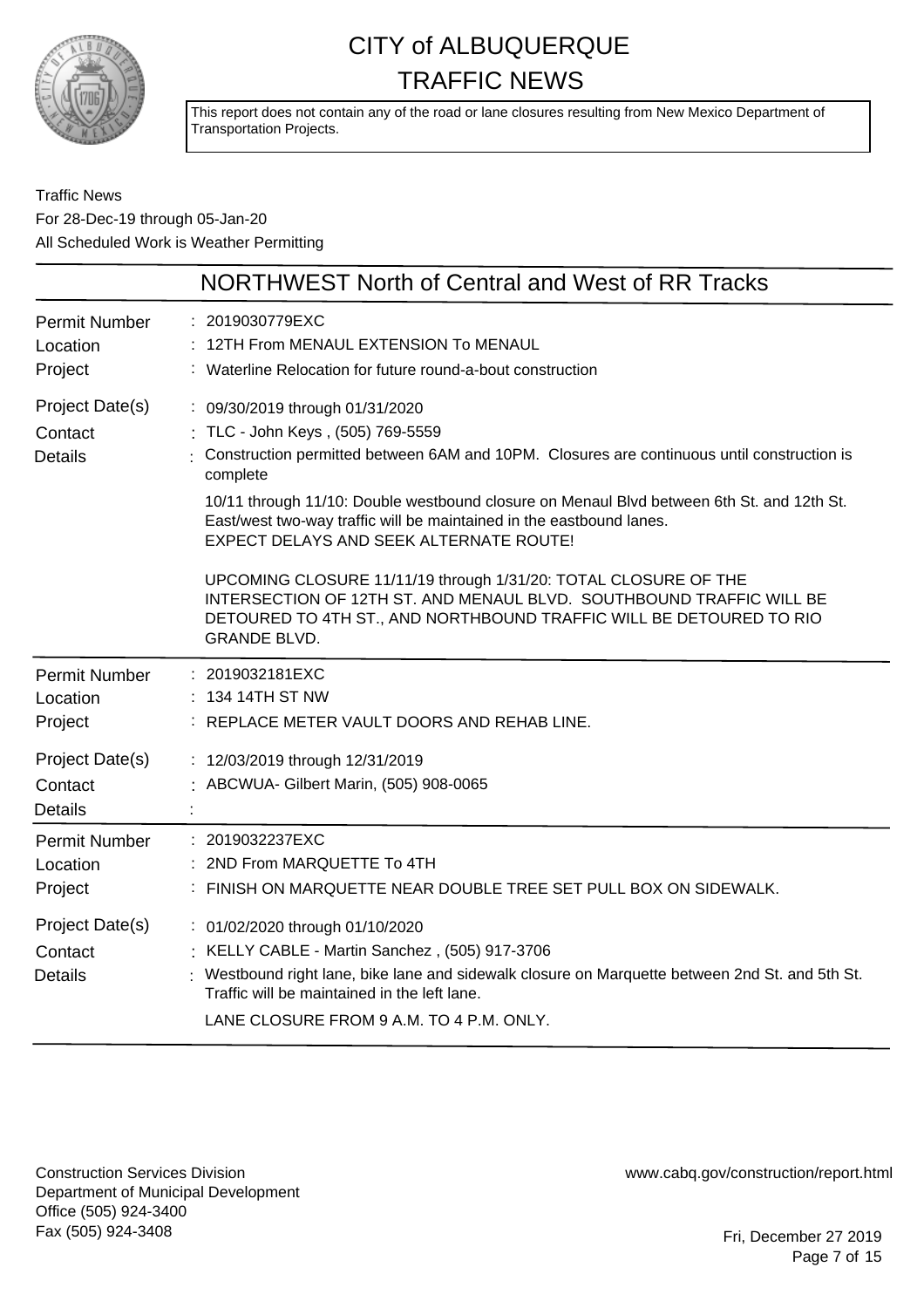

This report does not contain any of the road or lane closures resulting from New Mexico Department of Transportation Projects.

#### Traffic News For 28-Dec-19 through 05-Jan-20 All Scheduled Work is Weather Permitting

|                                              | NORTHWEST North of Central and West of RR Tracks                                                                                                                                                                                                                                                                                                     |
|----------------------------------------------|------------------------------------------------------------------------------------------------------------------------------------------------------------------------------------------------------------------------------------------------------------------------------------------------------------------------------------------------------|
| <b>Permit Number</b><br>Location<br>Project  | : 2019032461EXC<br>: 2ND From CANDELARIA To 140 EASTBOUND<br>: New Construction. Directional bore. Install HDPE conduit.                                                                                                                                                                                                                             |
| Project Date(s)<br>Contact<br><b>Details</b> | : 01/01/2020 through 01/24/2020<br>: ADB - Brad Melton, (314) 724-2067<br>: Northbound right lane and sidewalk closure on 2nd St., between I40 and Candelaria Rd. NB<br>traffic will be reduced to one lane in 800 ft. intervals.<br>CONSTRUCTION PERMITTED BETWEEN 7 A.M. AND 4 P.M. ONLY                                                           |
| <b>Permit Number</b><br>Location<br>Project  | : 2019032435EXC<br>: 4TH From CANDELARIA To 2ND<br>: New Construction. Directional bore. Install HDPE conduit.                                                                                                                                                                                                                                       |
| Project Date(s)<br>Contact<br><b>Details</b> | : 12/20/2019 through 12/31/2019<br>: ADB - Brad Melton, (314) 724-2067<br>: Phase I: Northbound right lane and sidewalk closure on 4th St. between Candelaria R. and<br>Veranda Rd.<br>Phase II: Westbound right lane and sidewalk closure on Candelaria Rd. between 2nd St. and<br>4th St.<br>CONSTRUCTION PERMITTED BETWEEN 7 A.M. AND 7 P.M. ONLY |
| <b>Permit Number</b><br>Location<br>Project  | : 2019032493EXC<br>: 4TH and LA PLATA NW<br>: Pot hole water line.                                                                                                                                                                                                                                                                                   |
| Project Date(s)<br>Contact<br><b>Details</b> | : 01/02/2020 through 01/03/2020<br>: COBB FENDLEY- Freddie Jaramillo, (505) 918-8100<br>: Northbound various lane closures on 4th St. south of La Plata.<br>LANE CLOSURE FROM 9 A.M. TO 4 P.M. ONLY.                                                                                                                                                 |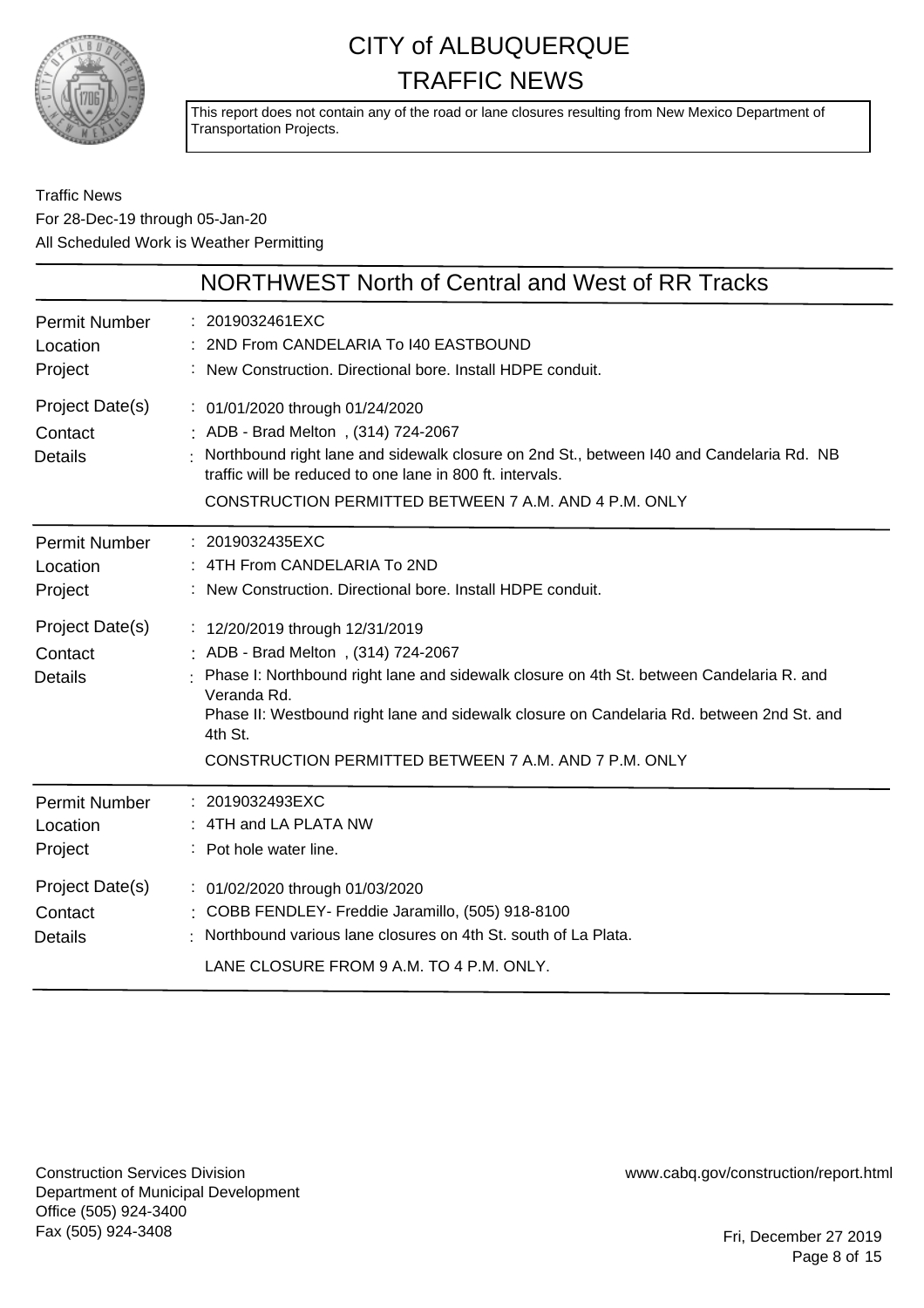

This report does not contain any of the road or lane closures resulting from New Mexico Department of Transportation Projects.

Traffic News For 28-Dec-19 through 05-Jan-20 All Scheduled Work is Weather Permitting

|                                                                                             | NORTHWEST North of Central and West of RR Tracks                                                                                                                                                                                                                                                                                                                                                                                                                                                                  |
|---------------------------------------------------------------------------------------------|-------------------------------------------------------------------------------------------------------------------------------------------------------------------------------------------------------------------------------------------------------------------------------------------------------------------------------------------------------------------------------------------------------------------------------------------------------------------------------------------------------------------|
| <b>Permit Number</b><br>Location<br>Project                                                 | : 2019032460EXC<br>OURAY RD and ALAMOGORDO To CHRIS CT<br>: New Construction. Directional bore. Install HDPE conduit.                                                                                                                                                                                                                                                                                                                                                                                             |
| Project Date(s)<br>Contact<br><b>Details</b>                                                | : 12/30/2019 through 01/17/2020<br>: ADB - Brad Melton, (314) 724-2067<br>Phase I: Eastbound right lane and sidewalk closure on Ouray Rd between Coors Blvd and<br>Corona Dr.<br>Phase II: Southbound parking lane and sidewalk closure on Alamogordo Dr. between Ouray Rd.<br>and Chris Ct.<br>CONSTRUCTION PERMITTED BETWEEN 7 A.M. AND 7 P.M. ONLY                                                                                                                                                             |
| <b>Permit Number</b><br>Location<br>Project<br>Project Date(s)<br>Contact<br><b>Details</b> | : 2019032220EXC<br>CHAPPELL From N DIVERSION CHANNEL To PAN AMERICAN<br>: Closure of NDC trail to reconstruct pedestrian bridge decks, right lane closure on Chappell Dr.<br>: 12/09/2019 through 01/11/2020<br>COMPASS ENGINEERING- Mark Otero, (505) 221-6003<br>Northbound right lane and trail closure on Chappel between Pan American and Mission. Traffic<br>will be maintained in the left lane.<br>Construction permitted between 6AM and 10PM. Closures are continuous until construction is<br>complete |
| <b>Permit Number</b><br>Location<br>Project                                                 | 2019032546EXC<br><b>COORS From MONTANO To COORS</b><br>Install Radar Detector for COA.                                                                                                                                                                                                                                                                                                                                                                                                                            |
| Project Date(s)<br>Contact<br><b>Details</b>                                                | : 12/29/2019 through 01/14/2020<br>: BIXBY ELECTRIC - Bob Norton, (505) 842-5384<br>Eastbound and Westbound right lane closures on Montano west and east of Coors respectively.<br>Southbound and Northbound outside left turn lane closures on Coors at its intersection with<br>Montano.<br>Construction permitted between 6AM and 10PM. Closures are continuous until construction is<br>complete                                                                                                              |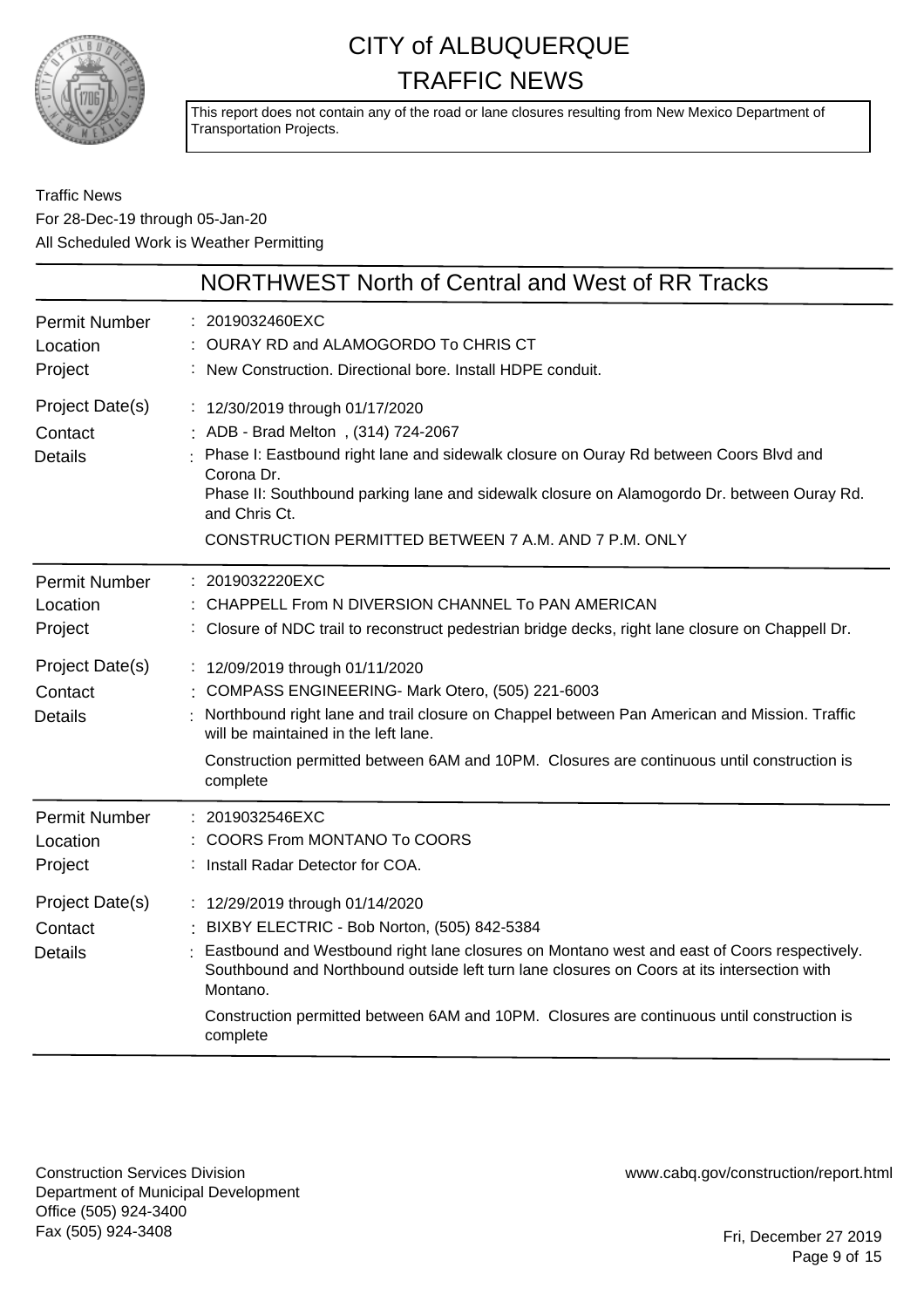

This report does not contain any of the road or lane closures resulting from New Mexico Department of Transportation Projects.

Traffic News For 28-Dec-19 through 05-Jan-20 All Scheduled Work is Weather Permitting

|                                              | NORTHWEST North of Central and West of RR Tracks                                                                                                                                                                                                                                                                                         |
|----------------------------------------------|------------------------------------------------------------------------------------------------------------------------------------------------------------------------------------------------------------------------------------------------------------------------------------------------------------------------------------------|
| Permit Number<br>Location<br>Project         | : 2019032568EXC<br>: IRVING From GOLF COURSE To IRVING<br><b>EMERGENCY STREET LEAK</b>                                                                                                                                                                                                                                                   |
| Project Date(s)<br>Contact<br><b>Details</b> | : 12/26/2019 through 01/09/2020<br>: ABCWUA- Gilbert Marin, (505) 908-0065<br>Emergency utility work. Various lanes closed and potential sidewalk closures. Seek alternate<br>route.                                                                                                                                                     |
| <b>Permit Number</b><br>Location<br>Project  | : 2019032495EXC<br>JEFFERSON From SINGER To JEFFERSON<br>: EMERGENCY SB LANE CLOSURE WATERLINE                                                                                                                                                                                                                                           |
| Project Date(s)<br>Contact<br><b>Details</b> | : 12/23/2019 through 01/03/2020<br>: ABCWUA - Ron Vigil, (505) 289-3583<br>Emergency utility work. Various lanes closed and potential sidewalk closures. Seek alternate<br>route.<br>Southbound right lane and bike lane closure on Jefferson between Balloon Park and Singer.                                                           |
|                                              | Construction permitted between 6AM and 10PM. Closures are continuous until construction is<br>complete                                                                                                                                                                                                                                   |
| <b>Permit Number</b><br>Location<br>Project  | : 2019031194EXC<br><b>LADERA From GAVIN To UNSER</b><br>: Ladera Drive Improvements Phase II                                                                                                                                                                                                                                             |
| Project Date(s)<br>Contact<br><b>Details</b> | : 10/07/2019 through 03/05/2020<br>: STAR PAVING- Joseph Cruz, (505) 887-0380<br>Phase I: East and westbound inside lane closures.<br>Phase II: Eastbound inside lane closure and westbound outside lane and sidewalk closure.<br>Construction permitted between 6AM and 10PM. Closures are continuous until construction is<br>complete |

Construction Services Division Department of Municipal Development Office (505) 924-3400 Fax (505) 924-3408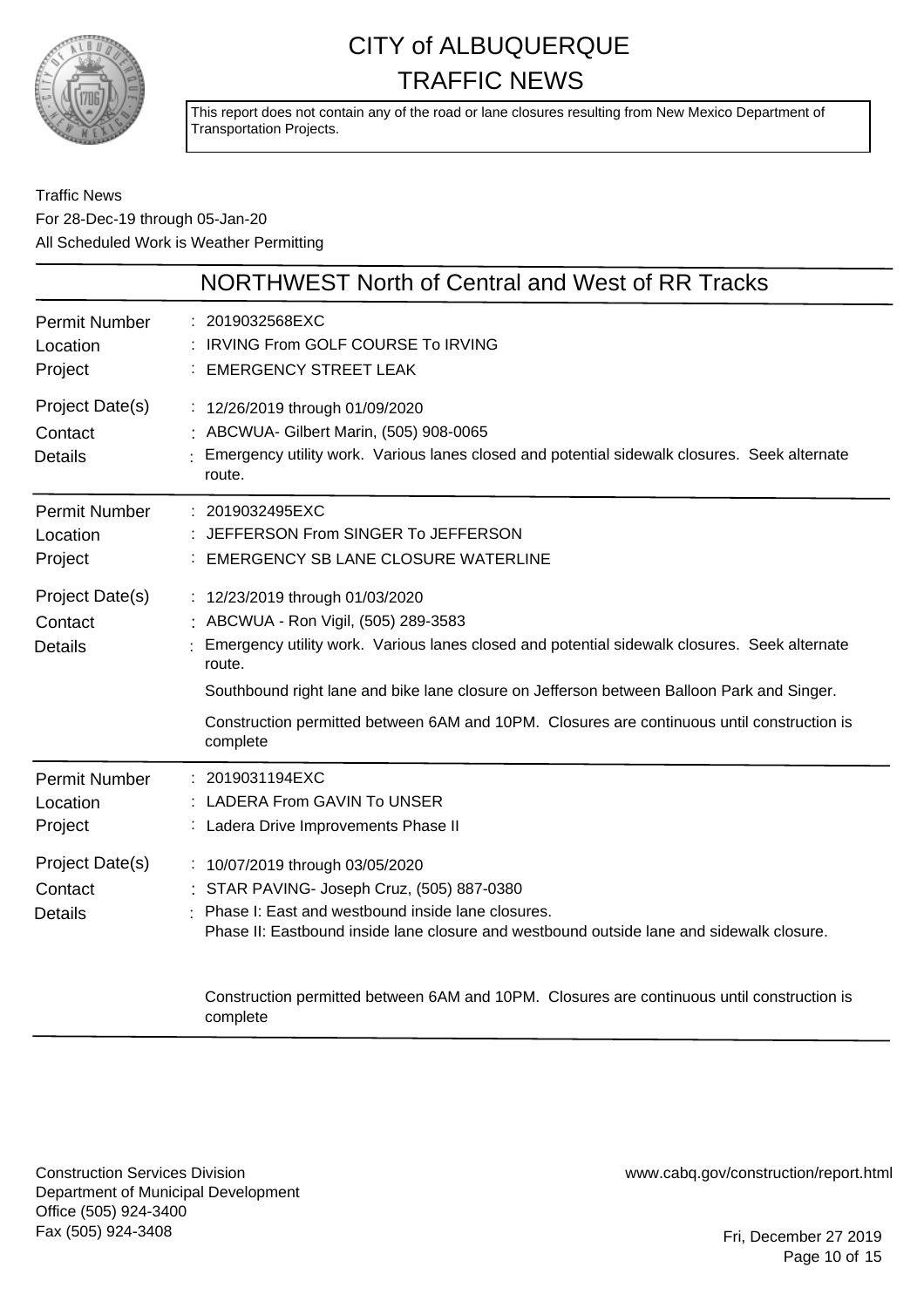

This report does not contain any of the road or lane closures resulting from New Mexico Department of Transportation Projects.

Traffic News For 28-Dec-19 through 05-Jan-20 All Scheduled Work is Weather Permitting

|                                              | NORTHWEST North of Central and West of RR Tracks                                                                                                                                                                                                                                                         |
|----------------------------------------------|----------------------------------------------------------------------------------------------------------------------------------------------------------------------------------------------------------------------------------------------------------------------------------------------------------|
| <b>Permit Number</b><br>Location<br>Project  | : 2019032491EXC<br><b>MONTANO From EDITH To EDMON</b><br>Install: 1 ? 45? class 2 wood pole, 1 ? 35? class 4 wood pole, 1 ? 25kVA 120/240V 1-phase<br>transformer, 126? of #2 triplex secondary, minor material and labor needed to complete the                                                         |
| Project Date(s)                              | : propert 2020 through 01/03/2020                                                                                                                                                                                                                                                                        |
| Contact                                      | : WILSON CONST- Perez Ciddio, (503) 349-7679                                                                                                                                                                                                                                                             |
| <b>Details</b>                               | Intermittent Traffic Control will be on Montano between Edith and Alameda Lateral (between<br>11AM and 4PM). Traffic will be held for a brief periods of time (no more than 5 minutes).                                                                                                                  |
|                                              | LANE CLOSURE FROM 9 A.M. TO 4 P.M. ONLY.                                                                                                                                                                                                                                                                 |
|                                              | This traffic control setup includes a flagging operation, use caution and be prepared to stop.                                                                                                                                                                                                           |
| <b>Permit Number</b><br>Location<br>Project  | : 2019031880EXC<br>: NORTH DIVERSION CHANNEL From OSUNA To singer<br>: Closure of North Domingo Baca trail reconstruction pedestrian bridge decks                                                                                                                                                        |
| Project Date(s)<br>Contact<br><b>Details</b> | : 12/09/2019 through 01/03/2020<br>: COMPASS ENGINEERING- Mark Otero, (505) 221-6003<br>Northbound and Southbound trail closure between North Diversion Channel and Chappel south<br>of Osuna.<br>Construction permitted between 6AM and 10PM. Closures are continuous until construction is<br>complete |
|                                              | Follow detour                                                                                                                                                                                                                                                                                            |
| <b>Permit Number</b><br>Location<br>Project  | : 2019032555EXC<br><b>OSUNA From GULTON To OSUNA</b><br>bore new fiber to address.                                                                                                                                                                                                                       |
| Project Date(s)<br>Contact<br><b>Details</b> | : 12/31/2019 through 01/10/2020<br>: KELLY CABLE - James Richardson, (505) 280-4383<br>Eastbound right lane and sidewalk closure on Osuna between Academy Parkway and Gulton<br>Ct. Traffic will be maintained in the center and left lanes.<br>LANE CLOSURE FROM 9 A.M. TO 4 P.M. ONLY.                 |

Construction Services Division Department of Municipal Development Office (505) 924-3400 Fax (505) 924-3408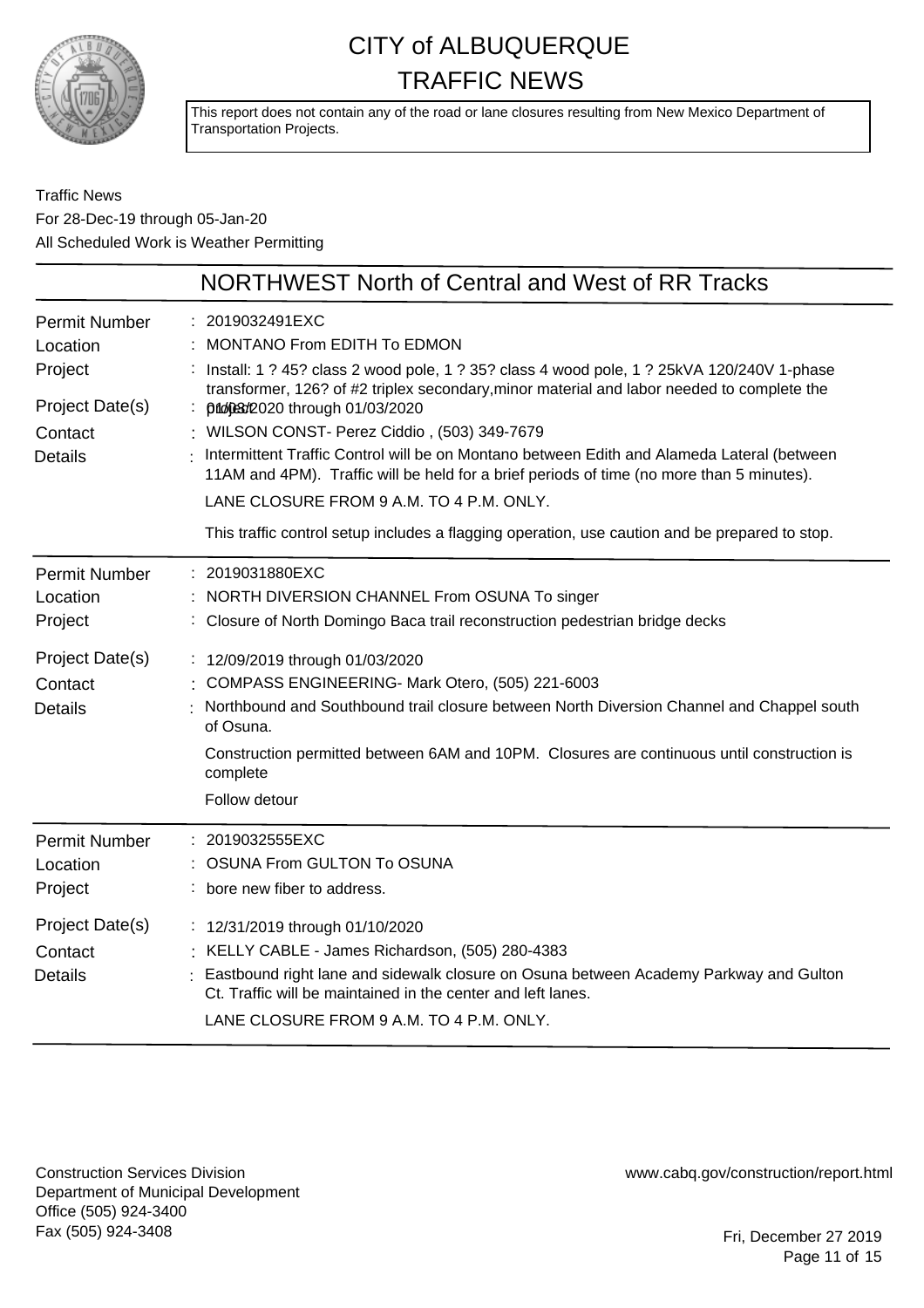

This report does not contain any of the road or lane closures resulting from New Mexico Department of Transportation Projects.

Traffic News For 28-Dec-19 through 05-Jan-20 All Scheduled Work is Weather Permitting

|                                              | NORTHWEST North of Central and West of RR Tracks                                                                                                                                               |
|----------------------------------------------|------------------------------------------------------------------------------------------------------------------------------------------------------------------------------------------------|
| <b>Permit Number</b><br>Location<br>Project  | : 2019030575EXC<br>: WESTERN From COORS To WESTERN<br>: Curb ramp closure at SW corner for Temp Signal                                                                                         |
| Project Date(s)<br>Contact<br><b>Details</b> | $\frac{1}{2}$ 09/04/2019 through 01/31/2020<br>: TLC - Jason Potts, (505) 362-2947<br>: Construction permitted between 6AM and 10PM. Closures are continuous until construction is<br>complete |
| <b>Permit Number</b><br>Location<br>Project  | : 2019032458EXC<br>: CARLISLE at DELAMAR<br>: Aerial fiber construction                                                                                                                        |
| Project Date(s)<br>Contact<br>Details        | : 12/19/2019 through 01/03/2020<br>ADB - Brad Melton, (314) 724-2067                                                                                                                           |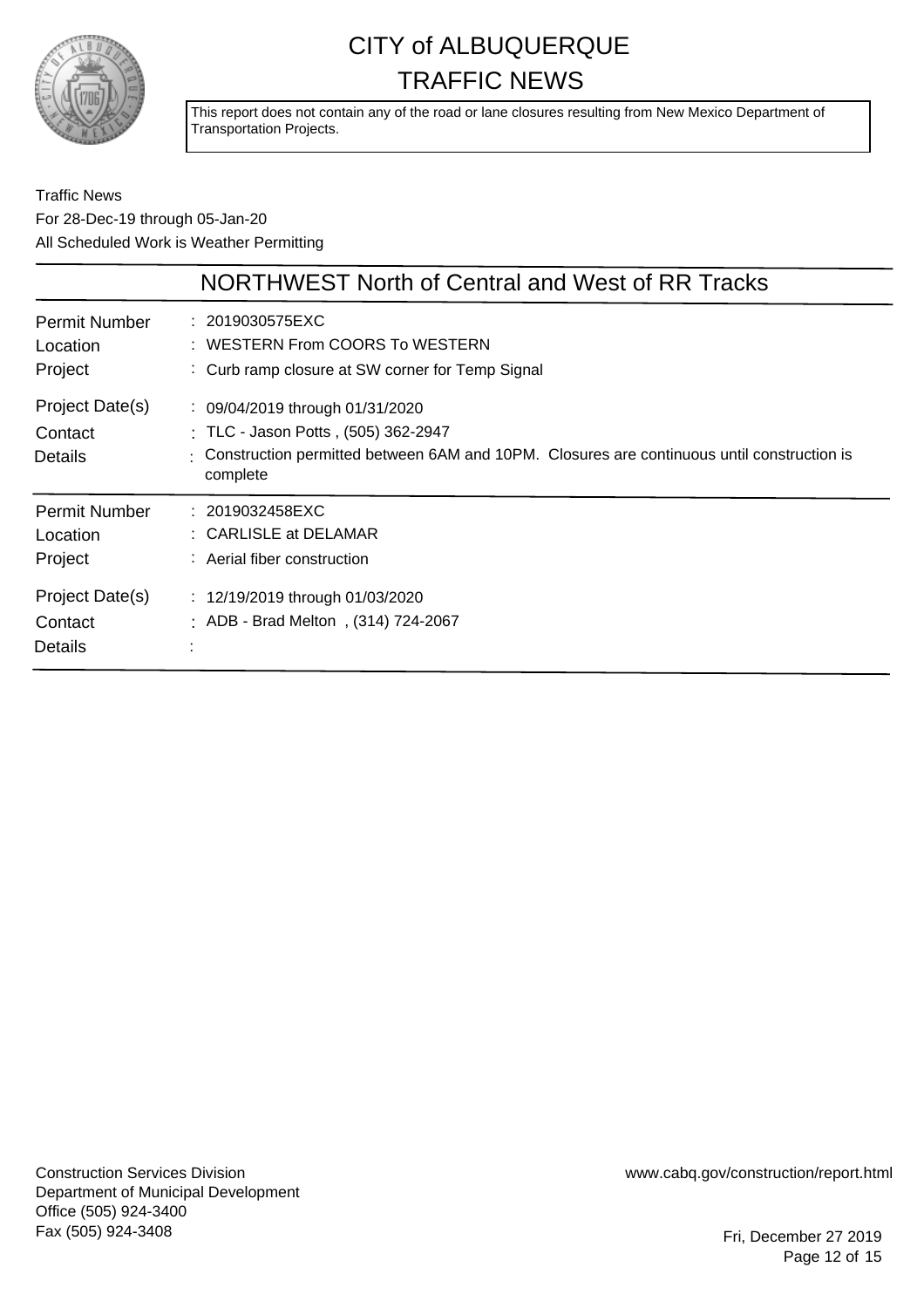

This report does not contain any of the road or lane closures resulting from New Mexico Department of Transportation Projects.

#### Traffic News For 28-Dec-19 through 05-Jan-20 All Scheduled Work is Weather Permitting

|                                              | <b>SOUTHEAST South of Central and East of RR Tracks</b>                                                                                                                                                                                                                                                                                                                       |
|----------------------------------------------|-------------------------------------------------------------------------------------------------------------------------------------------------------------------------------------------------------------------------------------------------------------------------------------------------------------------------------------------------------------------------------|
| <b>Permit Number</b><br>Location<br>Project  | : 2019031844EXC<br>: SAN MATEO btw ZUNI and GIBSON, GIBSON btw GIRARD and SAN MATEO<br>: New Construction. Directional bore. Install HDPE conduit.                                                                                                                                                                                                                            |
| Project Date(s)<br>Contact<br><b>Details</b> | : 11/14/2019 through 12/31/2019<br>ADB - Brad Melton, (314) 724-2067<br>Southbound right lane and sidewalk closure on San Mateo Blvd between Zuni Rd. and Gibson<br>Blvd. in 1600 ft. intervals.<br>Eastbound right lane and sidewalk closure on Gibson Blvd between Girard Blvd and San Mateo<br>Blvd. in 1600 ft. intervals.<br>LANE CLOSURE FROM 9 A.M. TO 10 P.M. ONLY.   |
| <b>Permit Number</b><br>Location<br>Project  | : 2019032198EXC<br>WOODWARD from 2ND to BROADWAY<br>: Gas Main Line Upgrade and Service Installations.                                                                                                                                                                                                                                                                        |
| Project Date(s)<br>Contact<br><b>Details</b> | : 12/04/2019 through 02/13/2020<br>DUB-L-EE - Joseph Montoya, (505) 918-0041<br>Eastbound shoulder closure on Woodward between 2nd St. and Broadway.<br>CONSTRUCTION PERMITTED BETWEEN 7 A.M. AND 7 P.M. ONLY<br>Northbound shoulder closure on Broadway between Woodward and Wesmeco.                                                                                        |
| <b>Permit Number</b><br>Location<br>Project  | : 2019032575EXC<br>LOUISIANA From TRUMBULLTo GIBSON<br>New Construction. Directional bore. Install HDPE conduit.                                                                                                                                                                                                                                                              |
| Project Date(s)<br>Contact<br><b>Details</b> | : 01/02/2020 through 01/31/2020<br>ADB - Brad Melton, (314) 724-2067<br>Phase I: Eastbound thru lane and sidewalk closure on Trumbull Ave between Louisiana Blvd<br>and Dallas St. in two block intervals. (7AM to 7PM)<br>Phase II: Northbound right lane and sidewalk closure on Louisiana Blvd between Gibson Blvd<br>and Trumbull Ave in 1600 ft. intervals. (7AM to 4PM) |

Construction Services Division Department of Municipal Development Office (505) 924-3400 Fax (505) 924-3408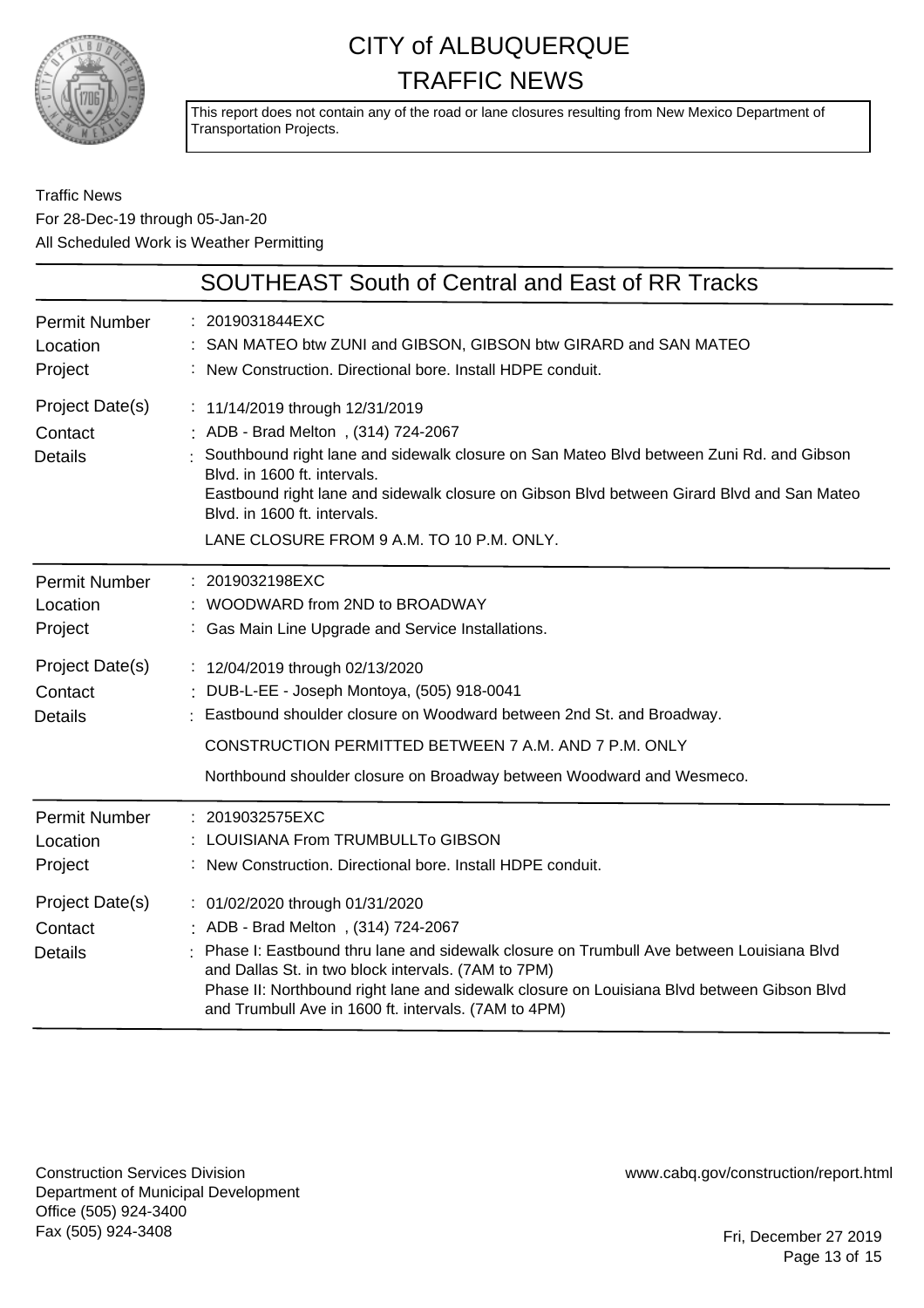

This report does not contain any of the road or lane closures resulting from New Mexico Department of Transportation Projects.

#### Traffic News For 28-Dec-19 through 05-Jan-20 All Scheduled Work is Weather Permitting

|                                              | <b>SOUTHWEST South of Central and West of RR Tracks</b>                                                                                                                                                                                                                                                                                                                |
|----------------------------------------------|------------------------------------------------------------------------------------------------------------------------------------------------------------------------------------------------------------------------------------------------------------------------------------------------------------------------------------------------------------------------|
| <b>Permit Number</b><br>Location<br>Project  | 2019032548EXC<br>2ND From WOODWARD To WOODWARD<br>Shoulder work close aerial job and bore for mian cable                                                                                                                                                                                                                                                               |
| Project Date(s)<br>Contact<br><b>Details</b> | : 12/30/2019 through 12/31/2019<br>HIGH 5 NETWORKS - Edgar Mendez, (505) 804-1415<br>$:$ Phase 1:<br>Eastbound shoulder closure on Woodward between San Jose Lateral and 2nd St.<br>Northbound shoulder closure on 2nd St. south of Woodward.<br>Southbound shoulder closure on 2nd St. at its intersection with Woodward.<br>LANE CLOSURE FROM 9 A.M. TO 4 P.M. ONLY. |
| <b>Permit Number</b><br>Location<br>Project  | 2019032459EXC<br>BLUEWATER From ADONAI To EL SHADDAI<br>Complete Closure of Bluewater Rd from Adonai Rd to El Shaddai St.                                                                                                                                                                                                                                              |
| Project Date(s)<br>Contact<br><b>Details</b> | : 12/30/2019 through 01/17/2020<br>: ALBUQUERQUE ASPHALT- Brian W Loughridge, (505) 991-5916<br>Total street closure on Bluewater between El Shaddai and end of the street.<br>Construction permitted between 6AM and 10PM. Closures are continuous until construction is<br>complete<br>Follow detour                                                                 |
| <b>Permit Number</b><br>Location<br>Project  | 2019032023SE<br>CENTRAL From NEW YORK To RIO GRANDE                                                                                                                                                                                                                                                                                                                    |
| Project Date(s)<br>Contact<br><b>Details</b> | : 11/30/2019 through 12/30/2019<br>: NEW MEXICO BIOPARK SOCIETY- Taylor Pellegrini, (505) 764-6227<br><b>RIVER OF LIGHTS</b><br>Event traffic on Rio Grande Blvd between I40 and Central Ave, and Central Ave between<br>Atrisco Dr. and Rio Grande Blvd.<br><b>EXPECT DELAYS.</b>                                                                                     |